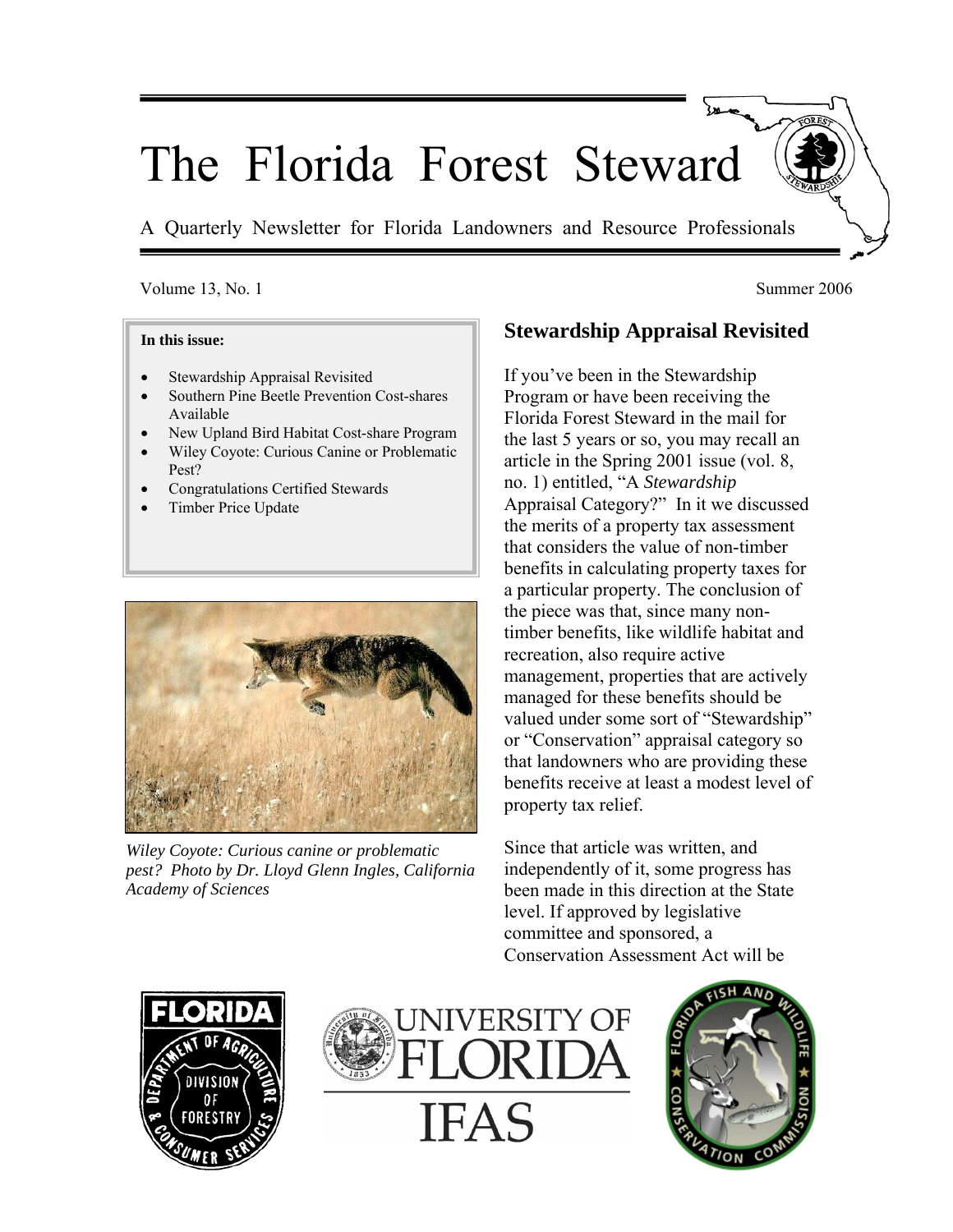placed before the Florida State Legislature.

#### **Alachua County Gets the Ball Rolling**

Property taxes are one of the economic factors that influence land conversion from forest to residential or urban, especially where the land's fair market value is extremely high relative to agricultural assessment, as is the case now in much of Alachua County. Agricultural or forestry tax assessments account for bona fide active management and contributions to the economy but they offer no benefit for landowners providing other nonagricultural conservation or habitat benefits. Depending on landowner objectives and the number of trees they may plant per acre, many properties (or parts of them) may not qualify for the County's timber current use value (CUV) and are therefore appraised as though they are under no management at all. Land under no management is taxed on its fair market value, the highest level of CUV taxation possible.

To give some tax benefit to landowners who wish to manage for conservation or habitat values, the Alachua County Conservation Assessment Act was proposed by County Commissioner Mike Byerly. The purpose of the act was to recognize that allowing land to lie fallow provides benefits to an agricultural economy by enhancing soil fertility; serving as a buffer against wind and rain erosion and the spread of agricultural pests; providing habitat for crop pollinators and protecting water quality. Conservation land provides further public benefits, including plant and animal habitat, recreational

opportunities, air filtration and scenic beauty. Conservation purposes include *"uses that provide for the maintenance of plant or wildlife habitat, or uses less intensive than that agricultural use that is ordinarily required for qualification as bona fide agricultural use pursuant to Section 193.461, Florida Statutes."* 

Under the Act, the current tax assessment for agricultural land would be extended to farmers or landowners who set aside land for conservation or who scale back their agriculture activities, and only landowners who have been getting the agriculture assessment for five years would qualify.

Having won support for the initiative in Alachua County, County officials would need to have the Act approved by the State Legislature so the tax assessment category would apply only in Alachua County. However, the County Attorney concluded it would be unconstitutional because the state Constitution prohibits special laws pertaining to the assessment or collection of taxes for state or county purposes.

#### **Can this be applied at the state level??**

This is a distinct possibility but it will be a much larger challenge. Alachua County is now trying to find an area state legislator who will sponsor the bill and file it as a general act. This would allow all counties to extend the agriculture assessment for conservation if passed. Once sponsored, the bill would be reviewed by the appropriate committees and either approved or denied.

Legislators are only allowed to sponsor a given number of proposals and this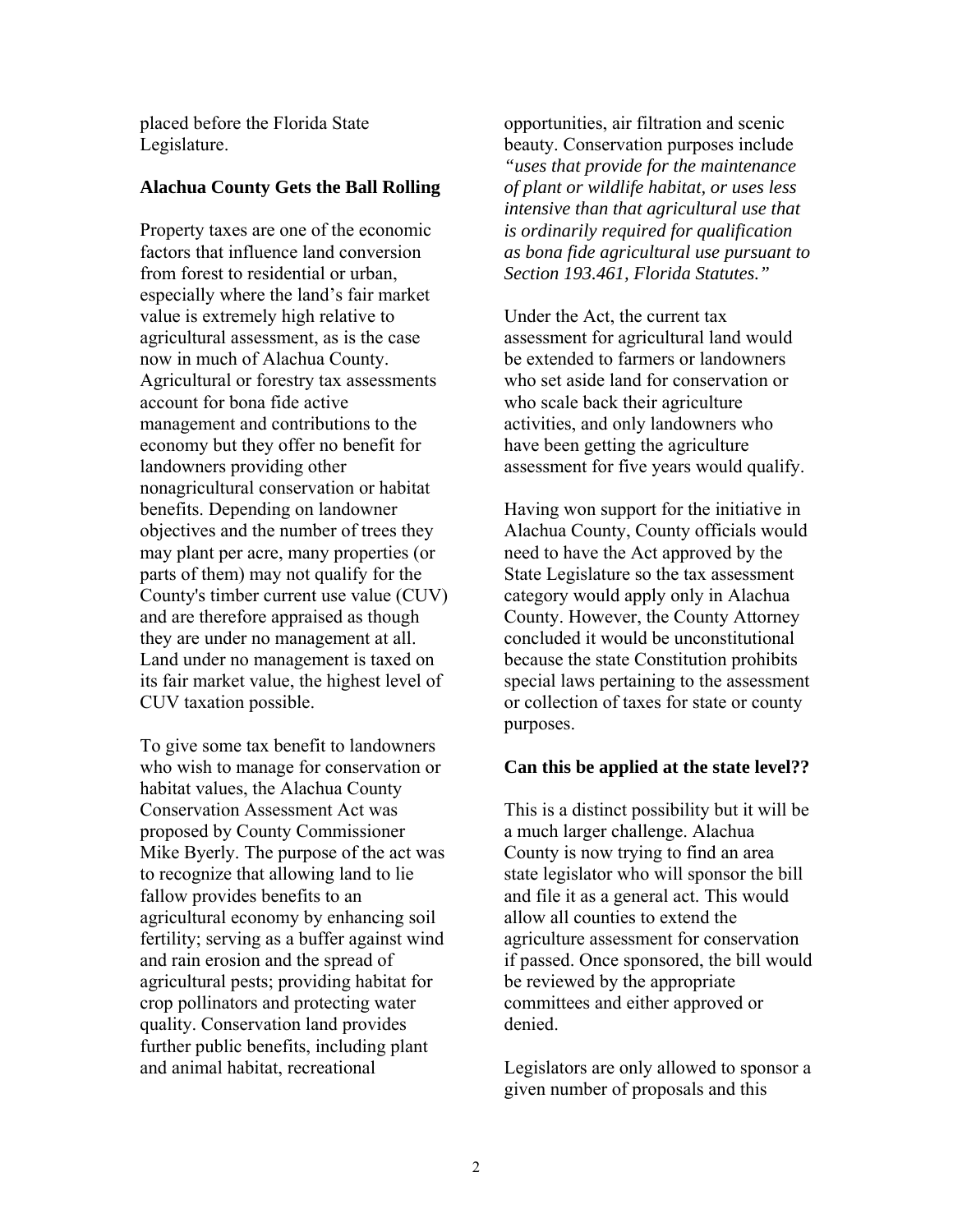year's legislature is already in session so it may need to wait for next year. Despite the challenges ahead, Commissioner Byerly is optimistic that the Act will gain support if they can get it on the agenda.

### **Southern Pine Beetle Prevention Cost-Share Program**

Florida Department of Agriculture and Consumer Services news release

As of May 1 the Florida Division of Forestry is offering a new Southern Pine Beetle Prevention Cost Share Program to eligible non-industrial private forest landowners. The goal of this program is to minimize southern pine beetle damage in Florida by helping forest landowners reduce the susceptibility of their pine stands to this destructive insect pest. Periodic southern pine beetle outbreaks in Florida have resulted in millions of cubic feet of pine timber killed on many thousands of acres. Forest management practices, such as thinning and prescribed burning, can improve the health of pine stands and decrease their likelihood of developing southern pine beetle infestations.

The new program offers up to 50% cost reimbursement for pre-commercial thinning and prescribed burning treatments, and a fixed-rate, per-acre incentive payment for landowners who conduct a first pulpwood thinning. The program is limited to 44 northern Florida counties located within the range of the southern pine beetle. Qualified landowners may apply for one approved practice per state fiscal year. The minimum tract size requirement is 10 acres and funding requests may not exceed \$10,000.

For an application and more information on program requirements and procedures, please visit your local Division of Forestry office. Contact information for the county forester office in your area is available at www.fldof.com. Applications will be evaluated on a first-received, first-served basis. The program is supported through temporary grants from the USDA Forest Service and will be offered only as long as funding is available.

## **Farmers Can Benefit Under New Program by Providing Bird Habitat**

By Chuck McKelvy, Florida Fish and Wildlife Conservation Commission

The Florida Fish and Wildlife Conservation Commission (FWC) is encouraging north Florida farmers to improve quail habitat and providing compensation for those farmers who do so, under a federal program initiated last year.

The program, CP33 - Habitat Buffers for Upland Birds, pays farmers to not mow or harrow the native grasses and shrubs that border their fields and instead allow it to remain natural. These "bobwhite buffers" provide much-needed habitat for quail, songbirds and other small animals.

The U.S. Department of Agriculture (USDA), working through local Farm Service Agency (FSA) offices, will enroll up to 250,000 acres nationwide for the Northern Bobwhite Quail Habitat Initiative. Florida has been designated for 2,300 acres. The initiative is part of the USDA's Conservation Reserve Program, which compensates farmers who set aside sensitive areas to protect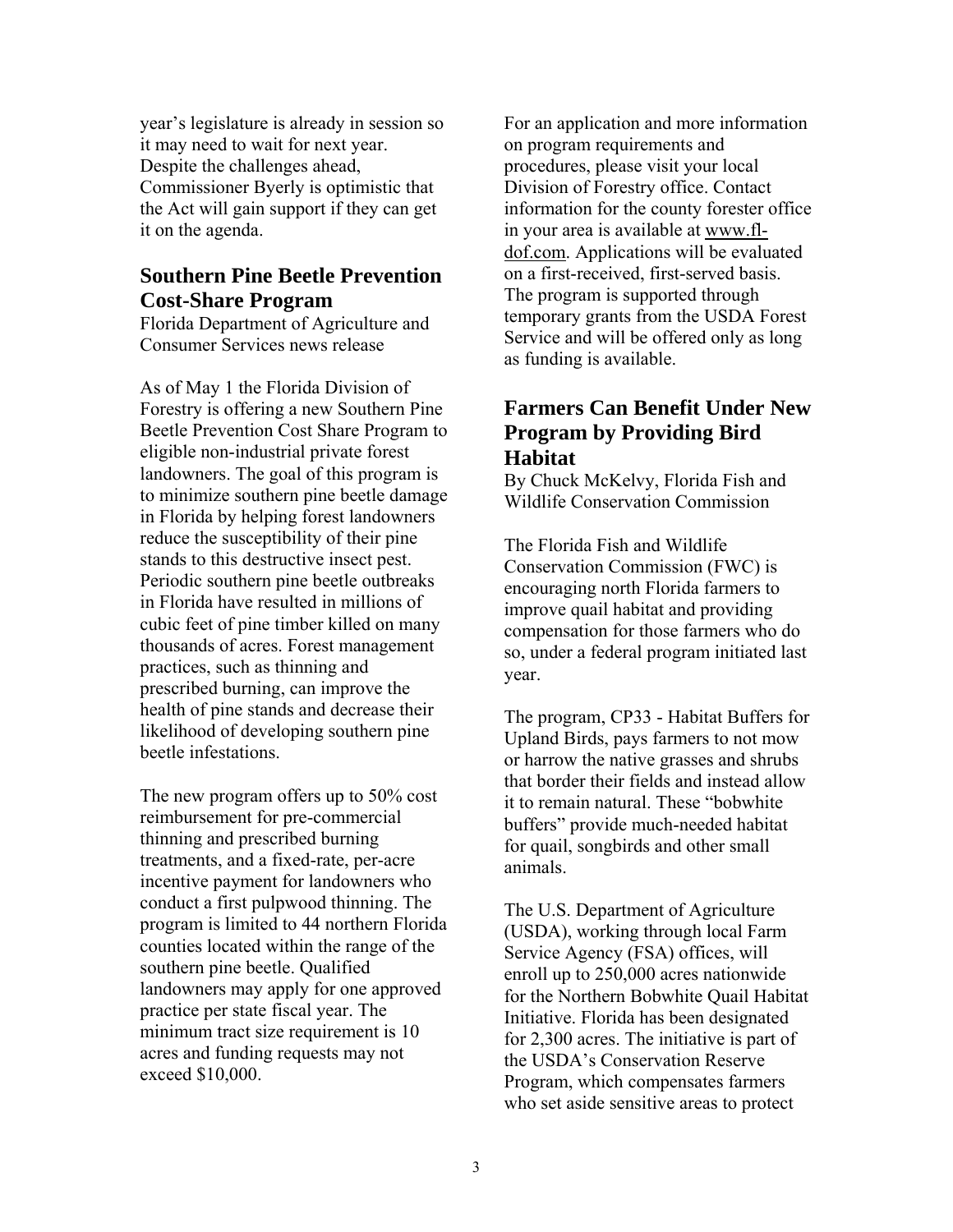water quality and other environmental assets, including wildlife habitat. Landowners may plant these buffers or may allow natural vegetation to become established. In either case, they must agree to manage the enrolled acres periodically to prevent tree encroachment.

Bobwhite quail, once prolific in the Southeast and Midwest, have declined in the past several decades. Since 1980, quail populations have declined 70 percent nationwide, according to federal data.

The cause appears to be loss of habitat – the weeds, shrubs, briers, goldenrod and wildflowers that spring up after a natural or planned disturbance such as a prescribed fire. These types of vegetation provide the necessary food, cover and nesting habitat for quail and other birds, but this habitat has declined due to modern farming techniques, conversion of marginal farm land to timber production, intensification of forestry practices, urbanization and lack of prescribed fire.

If landowners want to enroll in the program and meet basic land eligibility requirements, they may establish a natural border from 30-120 feet in width around one or more sides of an agricultural field. Compensation includes a one-time signing bonus of up to \$100 per acre enrolled. Landowners will receive annual payments for the length of the 10-year term of the agreement based upon soil fertility and local established rental rates plus an annual maintenance payment of \$5 per acre.

The FWC is reaching out in particular to landowners in 21 counties in northern Florida, where this initiative has the most potential to benefit bobwhite quail. Interested landowners should contact their county FSA office and ask for enrollment applications for Practice CP33 - Habitat for Upland Birds. For more information about the program contact Chuck McKelvy at 850-414- 9911.

# **The Wiley Coyote: Curious Canine or Problematic Pest?**

By Leslie Adams, Florida Fish and Wildlife Conservation Commission

In the past twenty to forty years, the cagey coyote has established it's presence in the Florida peninsula. If you haven't seen one, you still may have overheard one of their nightly yip-howl conversations. You may have wondered: Is the coyote an uninvited house guest to Florida, or does the canine naturally have a place among the palmettos and pines of the sunshine state?

The "barking dog", as described by its scientific name *Canis latrans*, is a creature that is well adapted to human settlements and activities. Coyotes favor open spaces (e.g. agriculture landscapes) as opposed to dense forests. The conversion of Florida into more coyotefriendly habitat coupled with the removal of a competing predator (the wolf), prepared Florida to become the next stop in the coyote's natural expansion into the east. The importation and "unnatural" release of coyotes during the 1950's and early 1980's by spirited sportsmen for dog-hunting purposes most likely didn't cause the establishment of a permanent population but did contribute to the rapid expansion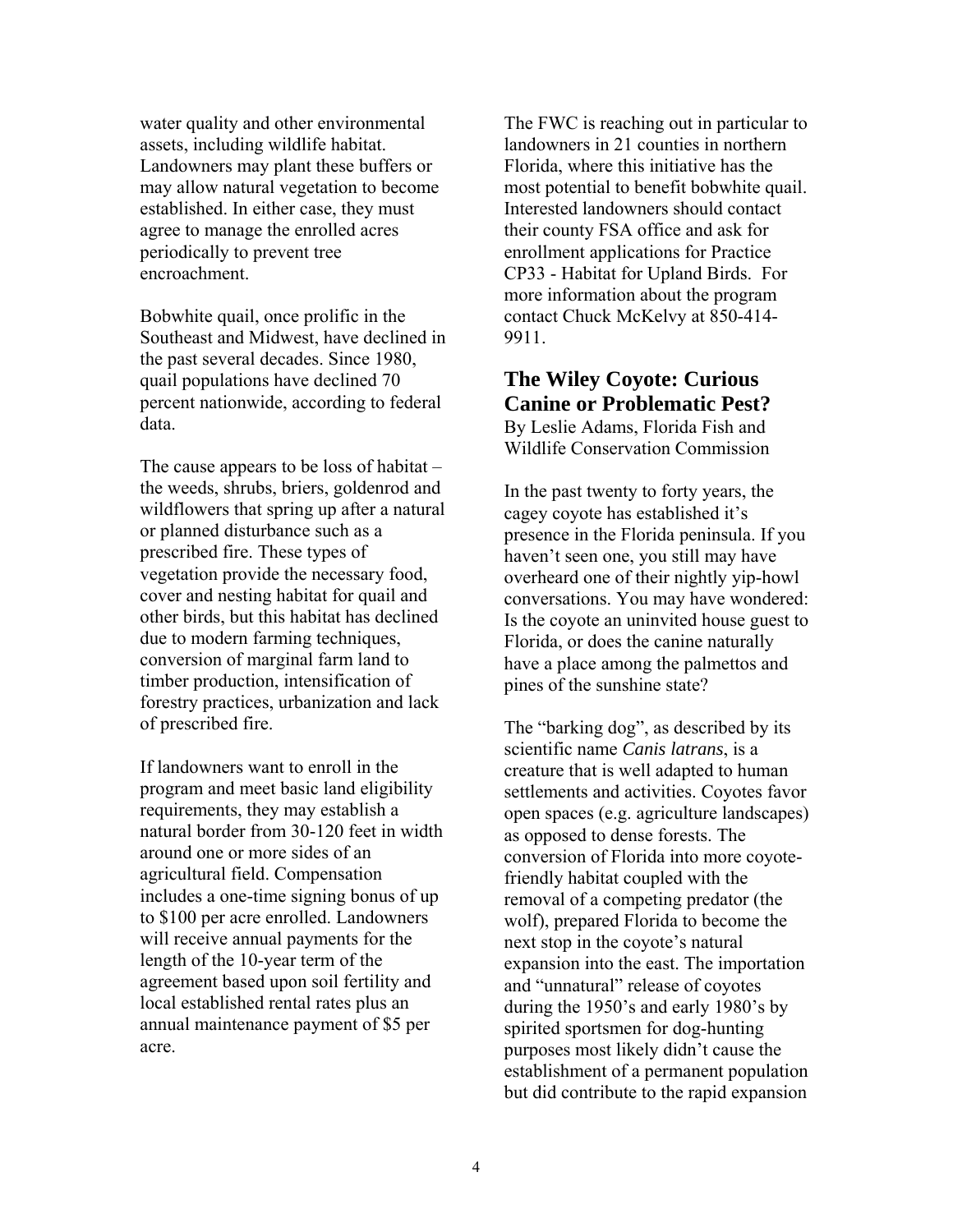of their range. Observations of the coyote in Florida have been documented since the 1930's, and annual surveys have been conducted by The Florida Fish and Wildlife Conservation Commission and the University of Florida since 1997.

When you spot a coyote, it is most likely part of a group that has an established territory. Territory size depends on a number of factors including available resources, geographical features and seasons (dry/wet). One Florida study found home ranges to range roughly between 5,000 and 7,000 acres. Groups consist of the alpha pair (the mating pair) and beta dogs that help raise the pups in the spring and early summer. Often, the beta animals are last year's pups. While pairs do not mate for life, they often stay together for up to four years. Coyotes typically breed once a year, in early-to mid-winter, depending on location. Courtship can last for as long as 2-3 months before mating takes place. The pups are born after a gestation period averaging 2 months. Litter size can range from 2 to 12 pups, with six pups as the average size. The litter size can vary with population and prey density; when food resources are abundant, the litter size increases. Mortality is greatest during their first year and the average life span of a coyote in the wild is 5-6 years. Captive coyotes have survived as long as 12 years.

Coyotes are opportunistic consumers. In other words, if they trip over a fawn they will definitely make a worthwhile attempt to make supper out of it. The chances of the same coyote taking the time to stalk and hunt adult does are possible, but slim. Besides fawns, a

study in south central Florida revealed that coyotes preferred fruit – namely palmetto berries – and rabbits over delicacies such as quail eggs. Coyotes will also eat rodents such as the cotton rat, insects, and snakes. Diet varies greatly both seasonally and geographically, as do the methods by which prey are acquired. Coyotes are active predators relying primarily on vision while hunting, and they have been observed to fish and climb trees in pursuit of food.

Sometimes, a newly born calf or a patch of juicy watermelon provide the opportunity that coyotes are looking for. Oftentimes though, livestock losses are actually due to a group of feral dogs or most frequently, to poisonous plants. You can often discern how your livestock was killed by examining the bite marks and wounds. Commonly, free-roaming dogs will mutilate but not consume the animal whereas coyotes typically make a meal out of their kill, in particular the fleshy hindquarters. Like the turkey vultures we see everywhere, coyotes are scavengers and oftentimes the carcass in which you see them ears deep is not their kill.

If you are not experiencing either loss of livestock or watermelon crop to coyotes, removal of one or both of a territorial pair may result in the establishment of coyotes that have learned to prey on livestock, a behavior that also will be taught to offspring. Consequently, removal of non-problem coyotes may be counter-productive. If a problem with livestock or crops is identified, control efforts should attempt to target the problem coyotes. This is both a less expensive and more effective strategy than indiscriminate control efforts.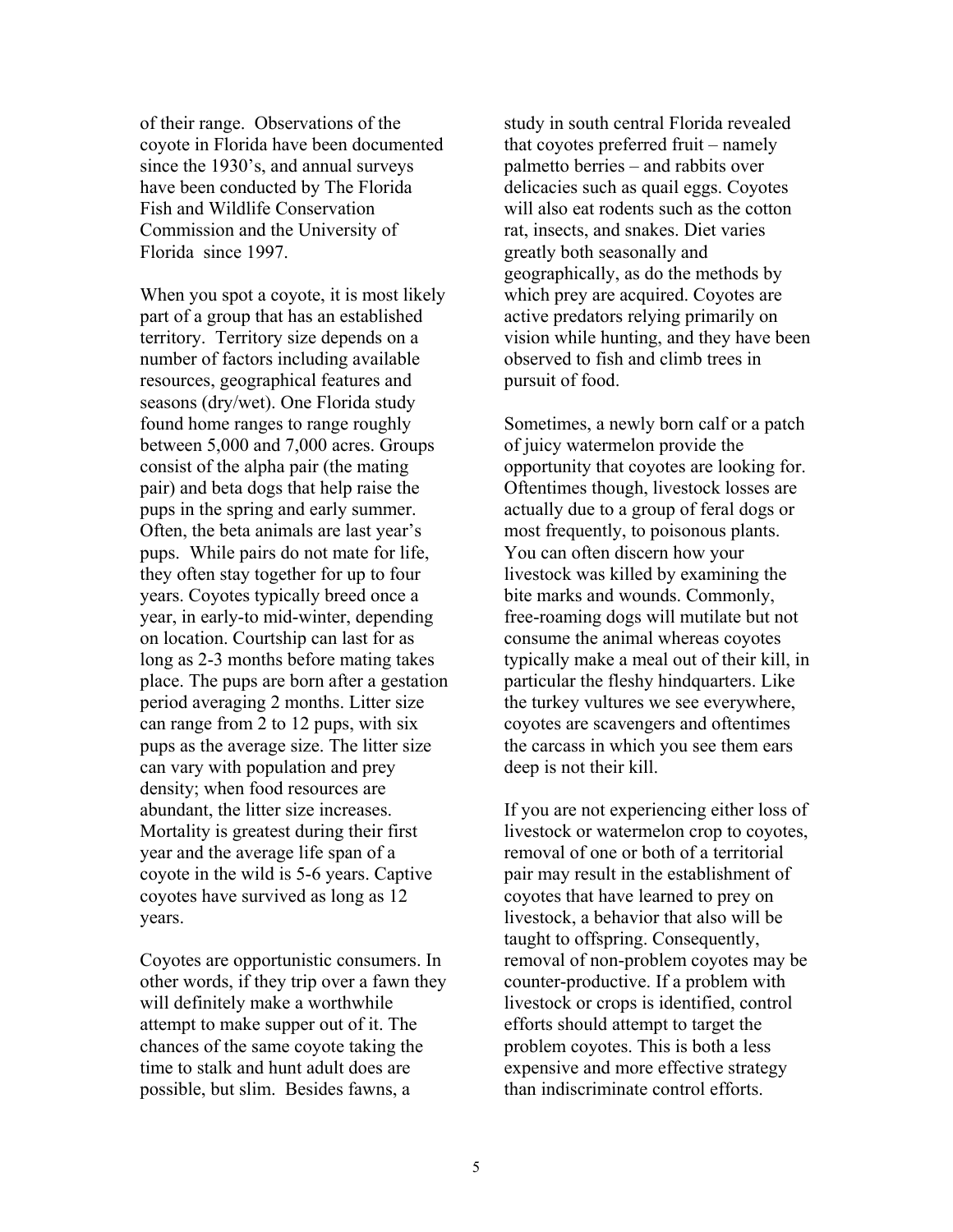Oftentimes, indiscriminate control efforts actually result in an increase in the coyote population. By reducing the population, an increase in food resources for the remaining coyotes will result. As pointed out earlier, female coyotes will produce a larger litter when resources are bountiful.

Eradication efforts in the West have had minor impacts in some populations of coyotes, but the costs in terms of labor and money is high. Participants of a Utah bounty program recognized their efforts in terms of damage control as minimal. When surveyed, the number one reason for participation was to 'enjoy the outdoors'. Livestock protection ranked  $6<sup>th</sup>$  out of 8 reasons. A more cost effective method to control coyote damage is the use of a guard dog or llama.

Concerns regarding the coyote's role in Florida's ecosystem include competition with other predators such as bobcats and foxes. Florida's native gray fox is frequently excluded from habitat occupied by coyotes. On the other hand, competition with heavy nest predators such as the raccoon may result in less predation on the nests of ground nesting birds such as the bobwhite quail.

Like any critter in the woods or water, coyotes can have both positive and negative effects on your property. It is important to acknowledge the potential benefits as well as the potential drawbacks when considering the need to manage coyotes.

For more information on coyotes in Florida visit the "South Florida Coyote Study" website at: http://www.imok.ufl.edu/wild/coyote or Florida Fish and Wildlife Conservation Commission: http://myfwc.com/critters/coyote.asp

#### **References**

Bartel, R. A. and M. W. Brunson. 2003. Effects of Utah's coyote bounty program on harvest behavior. Wildlife Society Bulletin 31: 736-743.

Bekoff, M. 1982. Coyote. Pp. 447-459. In: Chapman, J.A., and G.A. Feldhammer (eds.). *Wild Mammals of North America*. Johns Hopkins University Press. Baltimore.

Bekoff, M. and Wells, M.C. 1986. Social ecology and behaviour of coyotes. Advances in the Study of Behavior. 16: 251-338.

Main, M. B. 2001 Interpreting the physical evidence of predation on domestic livestock. The University of Florida Electronic Data Information Source [http://edis.ifas.ufl.edu]; Doc nr WEC141.

Main, M.B., M.D. Fanning, J.J. Mullahey, S.F. Coates, and D.H. Thornton. 2003. Cattlemen's perceptions of coyotes in Florida. Florida Scientist **66:55-62**.

Palomares, F. and T. M. Caro. 1999. Interspecific killing among mammalian carnivores. The American Naturalist 153: 492- 508.

Thornton, D. H., M. E. Sunquist, and M. B. Main. 2004. Ecological separation within newly sympatric populations of coyotes and bobcats in south-central Florida. Journal of Mammology 85: 973-982.

U.S. Fish & Wildlife Service. 1978. Predator damage in the West: a study of coyote management alternatives. Dept. Interior. Pp 65- 74.

# **Congratulations to these Landowners for Achieving Forest Stewardship Certification**

*Ralph and Mary Armstrong, Jackson County*